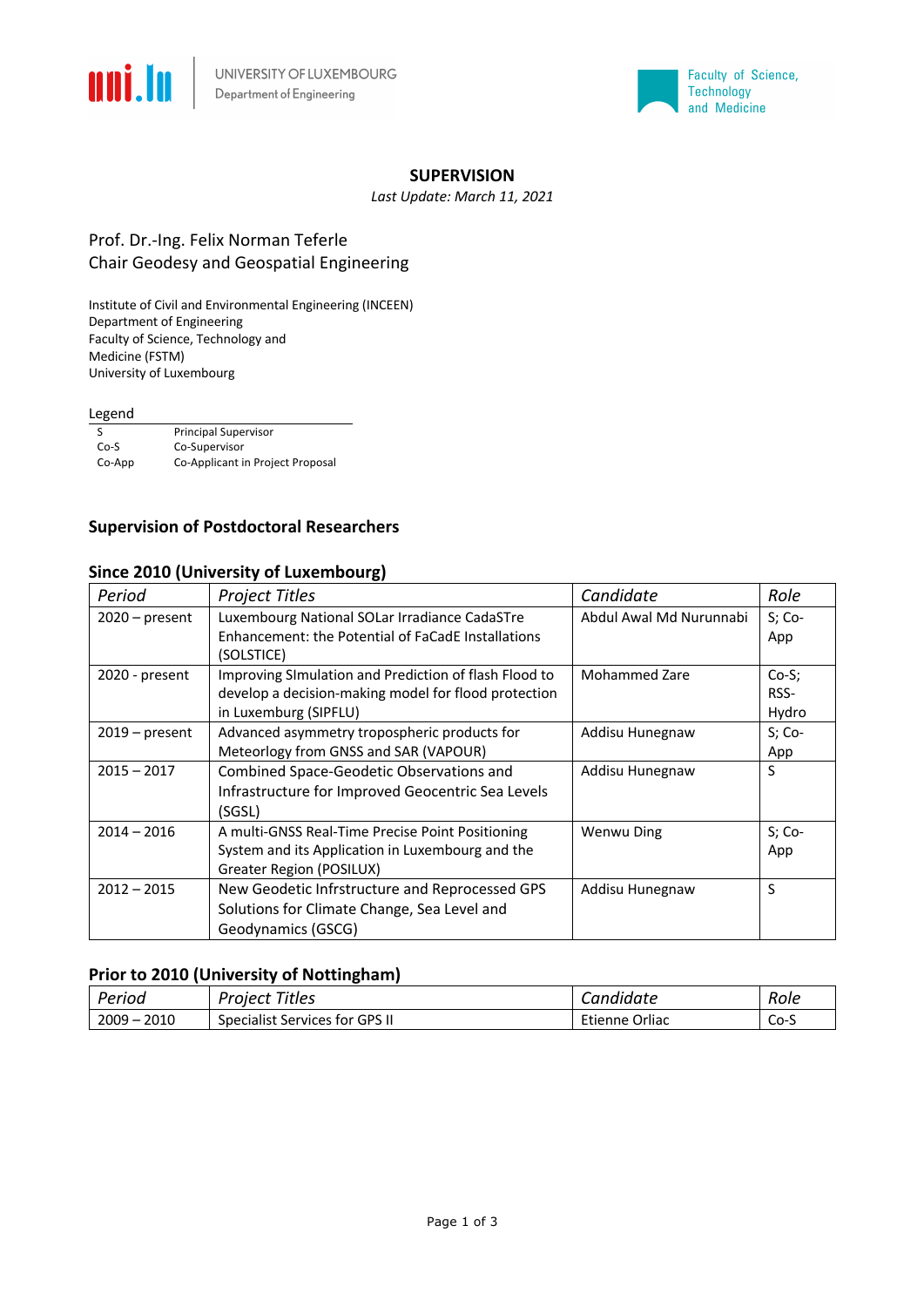



# **Supervision of PhD Students**

### **Since April 2010 (University of Luxembourg)**

| Period           | Title                                                                                    | Candidate              | Role   |
|------------------|------------------------------------------------------------------------------------------|------------------------|--------|
| 2020 - present   | A Global Vertical Land Movement Data Set from<br>Reprocessed GNSS Solutions and Solution | Eshetu Nega Erkihune   | S      |
|                  | Combinations                                                                             |                        |        |
| 2020 - present   | Workflows for the Generation of Building Information                                     | Peter Marx             | $Co-S$ |
|                  | Models from Laser Scanning Point Clouds                                                  |                        |        |
| 2019 - present   | Improving drought forecasts using enhanced soil                                          | Tessa van Hateren      | Co-App |
|                  | moisture estimates                                                                       |                        |        |
| $2018$ - present | Building Information Modelling for Sustainable and                                       | Arghavan Akbarieh      | S      |
|                  | Economic Construction                                                                    |                        |        |
| 2016 - present   | Modern 3D Capturing Technology and Its Applications                                      | Dietmar Backes         | S      |
|                  | in the Geosciences and Engineering                                                       |                        |        |
| 2014 - 2018      | Multi-GNSS Benefits to Long-Term Monitoring                                              | Kibrom Ebuy Abraha     | S      |
|                  | Applications in the Geosciences                                                          |                        |        |
| 2012 - 2016      | GPS estimates of soil moisture in Luxembourg                                             | Sajad Tabibi           | Co-App |
| 2011 - 2015      | The Potential of Precipitable Water Vapour                                               | Furgan Ahmed           | S      |
|                  | Measurements from GNSS in Luxembourg                                                     |                        |        |
| 2011 - 2015      | Receiver Antenna and Empirical Multipath Correction                                      | <b>Dmitry Sidorov</b>  | S      |
|                  | <b>Models for GNSS Solutions</b>                                                         |                        |        |
| 2010 - 2013      | A Bayesian Monte Carlo Markov Chain Method for the                                       | German Olivares-Pulido | S      |
|                  | Analysis of Geodetic Coordinate Time Series                                              |                        |        |

# **Prior to April 2010 (University of Nottingham)**

| Period        | Title                                                                                                                                                            | Candidate         | Role   |
|---------------|------------------------------------------------------------------------------------------------------------------------------------------------------------------|-------------------|--------|
| $2008 - 2012$ | Satellite Orbit and Clock Products for Long-Term<br>Monitoring of Land Movements using GNSS                                                                      | Oday Z Alhamadani | $Co-S$ |
| $2008 - 2013$ | Persistent Scatterer Interferometry at UK Tide Gauge<br><b>Sites</b>                                                                                             | Ligia Adamska     | $Co-S$ |
| $2007 - 2011$ | Ambiguity Resolution and Convergence in Precise<br><b>Point Positioning</b>                                                                                      | Jianghui Geng     | $Co-S$ |
| 2005 - 2009   | Present-Day Plate Motion and Large-scale Crustal<br>Deformation of Arabia                                                                                        | Bandar Almuslmani | $Co-S$ |
| 2005 - 2010   | Establishing Geodetic Control in the Monitoring of<br>Urban Subsidence using InSAR                                                                               | Jon Leighton      | $Co-S$ |
| 2003 - 2010   | Assessment of the Impact to Operational Meteorology<br>of GPS Water Vapour and its Integration with other<br>Remote Sensing Instruments                          | Jonathan Jones    | $Co-S$ |
| 2002 - 2009   | Development of azimuth dependent tropospheric<br>mapping functions, based on a high resolution<br>mesoscale numerical weather model, for GNSS data<br>processing | Etienne Orliac    | $Co-S$ |
| 2001 - 2006   | Monitoring Crustal Movements in the UK for Studies<br>of Sea Level Change                                                                                        | Alex I Waugh      | $Co-S$ |